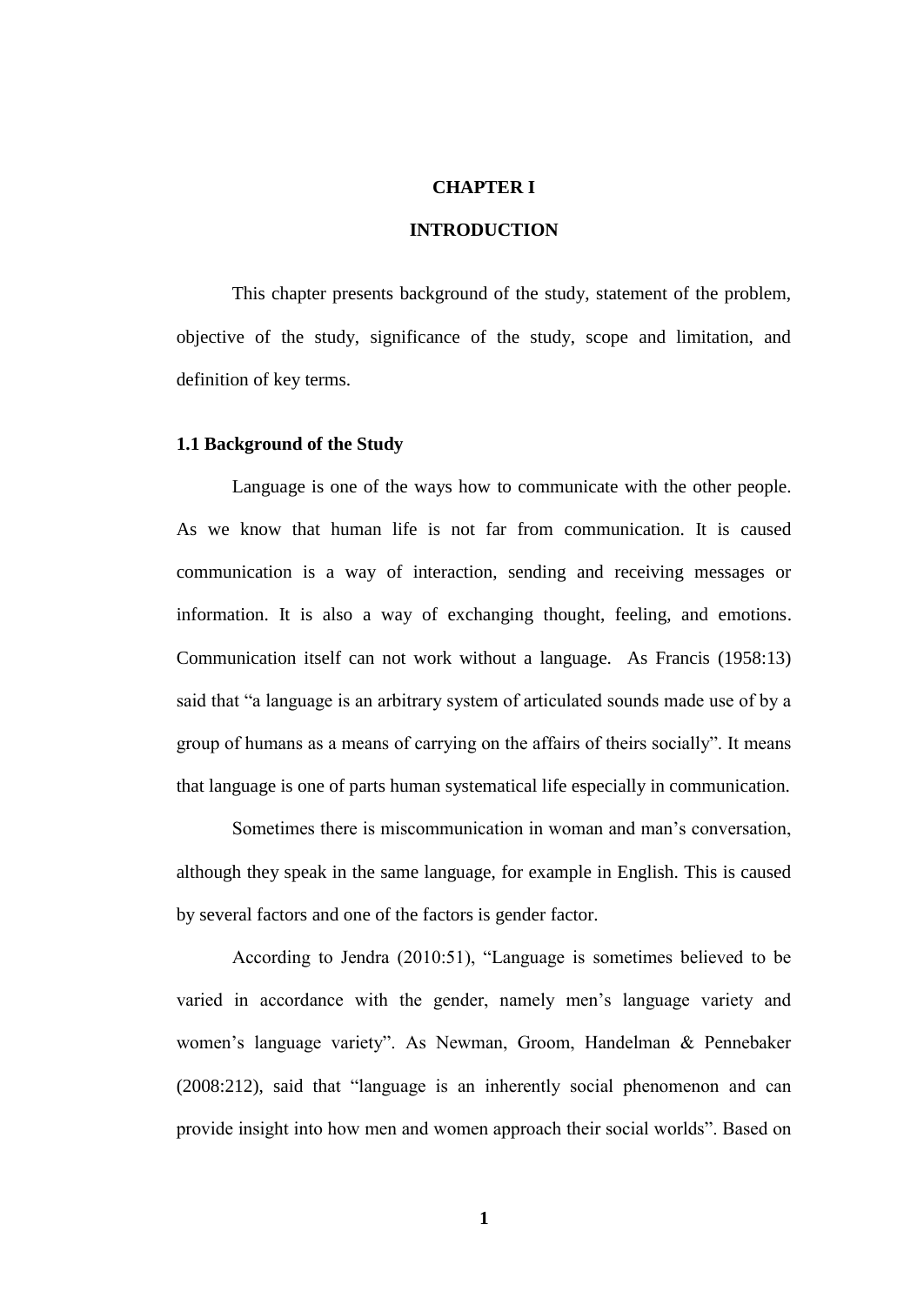Newman, Groom, Handelman & Pennebaker statement above, it can be concluded that men and women have different way in communication. It knows in the reality that women talk more with one another than man do.

According to Holmes in *An Introducing to Sociolinguistic* (1992:164), "Women and men do not speak in exactly the same way as each other in any community". The linguistic forms used by women and men contrast to different degrees in all speech. Between men and women have their own characteristic and behavior in the society, so it can make them become different in some aspects, especially in the way they use language in their communication. There are some differences between man and woman speech, for example, when men talked to men, the content categories of such talk focused on competition and teasing, sports, aggression, and doing things. On the other hand, when women talked to women, the equivalent categories were the self, feelings, their relation with other, home, and family. In the way they speak also different, women usually use more polite forms and more compliments than men. As Brend (cited in Wardhaugh, 2006:321) claims that the intonation patterns of men and women vary somewhat, women using certain patterns associated with surprise and politeness more often than men.

Besides differences in the way of men and women speech, men and women also have different speech function. As Lakoff (1975:39) stated that "women experience linguistic discrimination in two ways: in the way they are taught to use language, and in the way general language use treats them". Both tend to relegate women to certain subservient functions and certain lexical items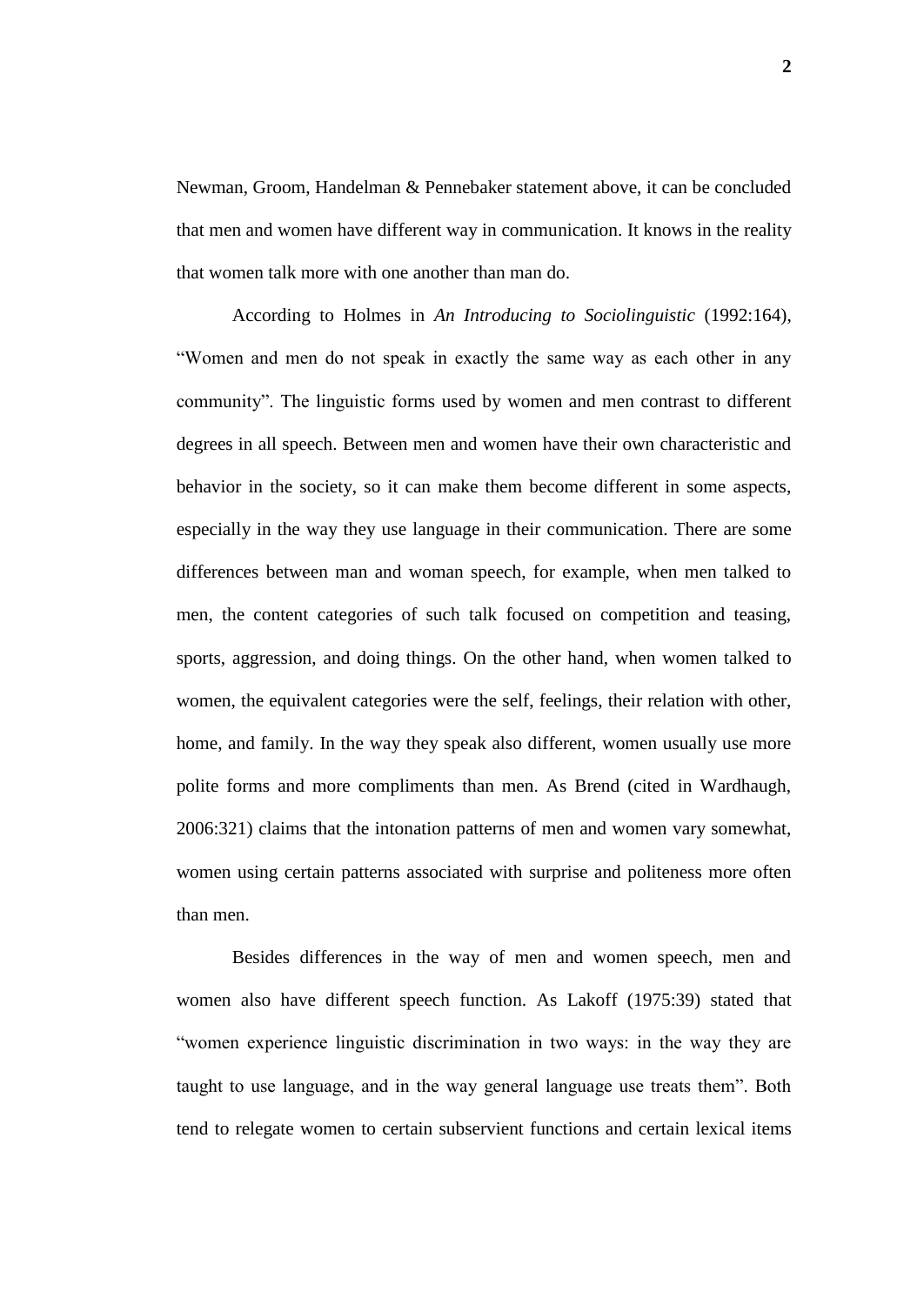mean one thing applied to man, another to women. So, women have complicated place in using language.

Some linguists have suggested that women use more standard speech forms than men. Descriptions that women"s speech display more variety in intonation than men"s, women use euphemisms more than men, women make more use of expressive adjectives, use intonation indicating uncertainly, more indirect and polite, better grammar and fewer colloquialisms, and tend to be collaborative rather than competitive, are among the most often cited differences between the two varieties (Jendra, 2010:52). In Lakoff (1975) research, there are ten types of speech features that commonly used by women such as lexical hedges or fillers, tag questions, rising intonation on declaratives, "empty" adjectives, precise colour terms, intensifiers, 'hypercorrect' grammar, 'superpolite' forms, avoidance of strong swear words, and emphatic stress. Ten types of women"s speech features are claimed to be used more often by women than men in their communication.

One of the ways to know about women's speech is by watching movie where the main character of the movie is a woman who has special character or special utterance in her speech. Then, it can be found some women"s speech features that used by the character.

This research focus on a study of women"s speech features based on Lakoff"s theory which used by the main characters in *"The Chronicles of Narnia: The Lion, The Witch and The Wardrobe"* movie as the object of the study. It was co-produced by *[Walden Media](http://en.wikipedia.org/wiki/Walden_Media)* and *[Walt Disney Pictures](http://en.wikipedia.org/wiki/Walt_Disney_Pictures)* and distributed by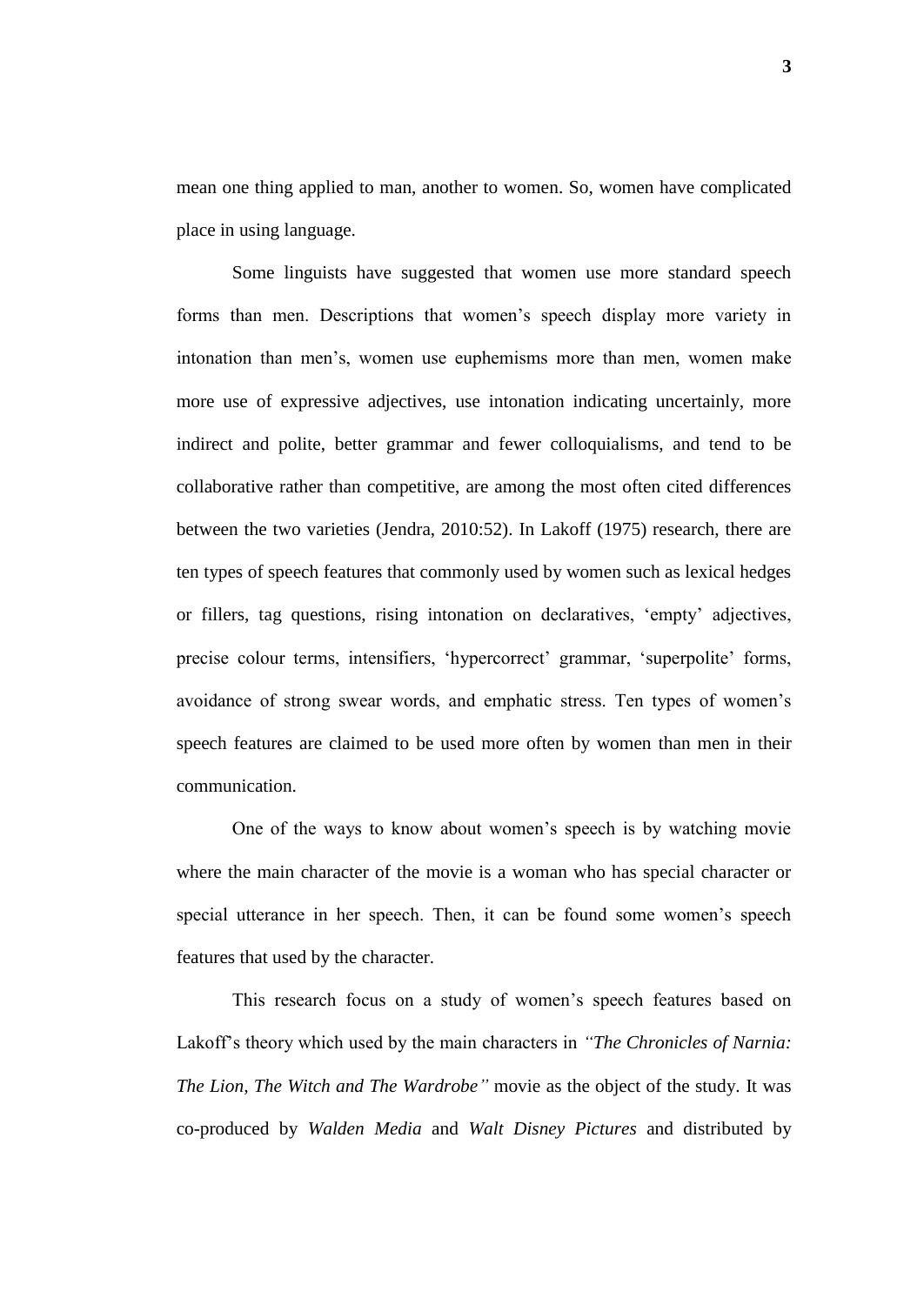*[Buena Vista Pictures](http://en.wikipedia.org/wiki/Walt_Disney_Studios_Motion_Pictures)*. This movie released on December 9, 2005, and adapted from the first published and second chronological novel in C.S. Lewis"s children"s epic fantasy series, *The Chronicles of Narnia*.

[\(http://en.wikipedia.org/wiki/The\\_Chronicles\\_of\\_Narnia:\\_The\\_Lion,\\_the\\_Witch\\_](http://en.wikipedia.org/wiki/The_Chronicles_of_Narnia:_The_Lion,_the_Witch_and_the_Wardrobe) [and\\_the\\_Wardrobe\)](http://en.wikipedia.org/wiki/The_Chronicles_of_Narnia:_The_Lion,_the_Witch_and_the_Wardrobe).

This movie tells about four Pevensie children. They are Peter Pevensie, Susan Pevensie, Edmund Pevensie and Lucy Pevensie. Pevensie children are endangered by a Second World War. They are evacuated to the country home of Professor Digory Kirke who is not accustomed to having children. While Pevensies are playing hide-and-seek, one of the Pevensie children named Lucy, discovers a wardrobe and enters a wintry fantasy world called Narnia. Then, she tells to her sibling about that, but they do not believe it. One day, Pevensies were playing cricket and the ball break the glass of the window. So, they run away from Mrs. Macready, professor's housekeeper, and retreat to the wardrobe and enter Narnia. In the Narnia, they meet with The Lion and The Witch.

The writer decides to pick the dialogues in *The Chronicles of Narnia: The Lion, The Witch and The Wardrobe* movie as the corpus of her study because the main characters of this movie is a woman, they are Susan Pevensie, Lucy Pevensie, and The Witch. The writer assumes that the female characters will certainly use the linguistic features defined by Robin Lakoff. Besides, this movie has become popular to positive reviews and was highly successful at the box office grossing. It also won various awards, for example in Movie Guide Awards for Best Film for Families and Epiphany Prize. Therefore, by choosing the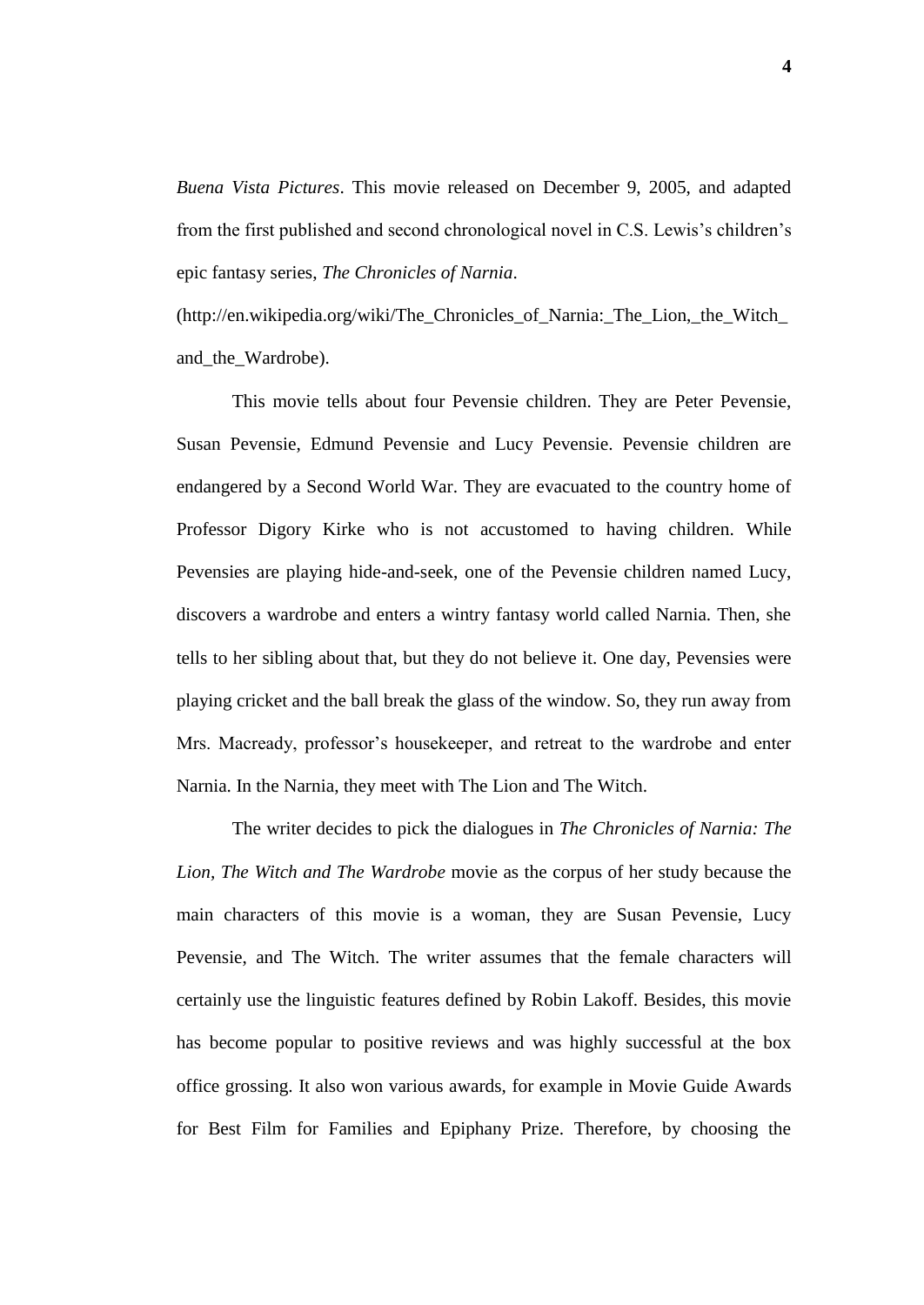dialogues of the movie which have been known by a lot of people, it can make the reader will be interesting to read and can attract curiosity about women"s speech features.

# **1.2 Statement of the Problem**

Based on the background above, there are two sets of questions that are generated to guide this study:

- 1. What types of women"s speech features are used by the main characters in "*The Chronicles of Narnia: The Lion, The Witch and The Wardrobe"* movie?
- 2. Which type of women"s speech features used by the main characters in "*The Chronicles of Narnia: The Lion, The Witch and The Wardrobe"* movie occurs most frequently?

### **1.3 Objective of the Study**

Concerning to the statements of the problem, the objectives of this study are:

- 1. To find out the types of women"s speech features used by the main characters in "*The Chronicles of Narnia: The Lion, The Witch and The Wardrobe"* movie.
- 2. To find out the type of women"s speech features which occurs most frequently by the main characters in "*The Chronicles of Narnia: The Lion, The Witch and The Wardrobe"* movie.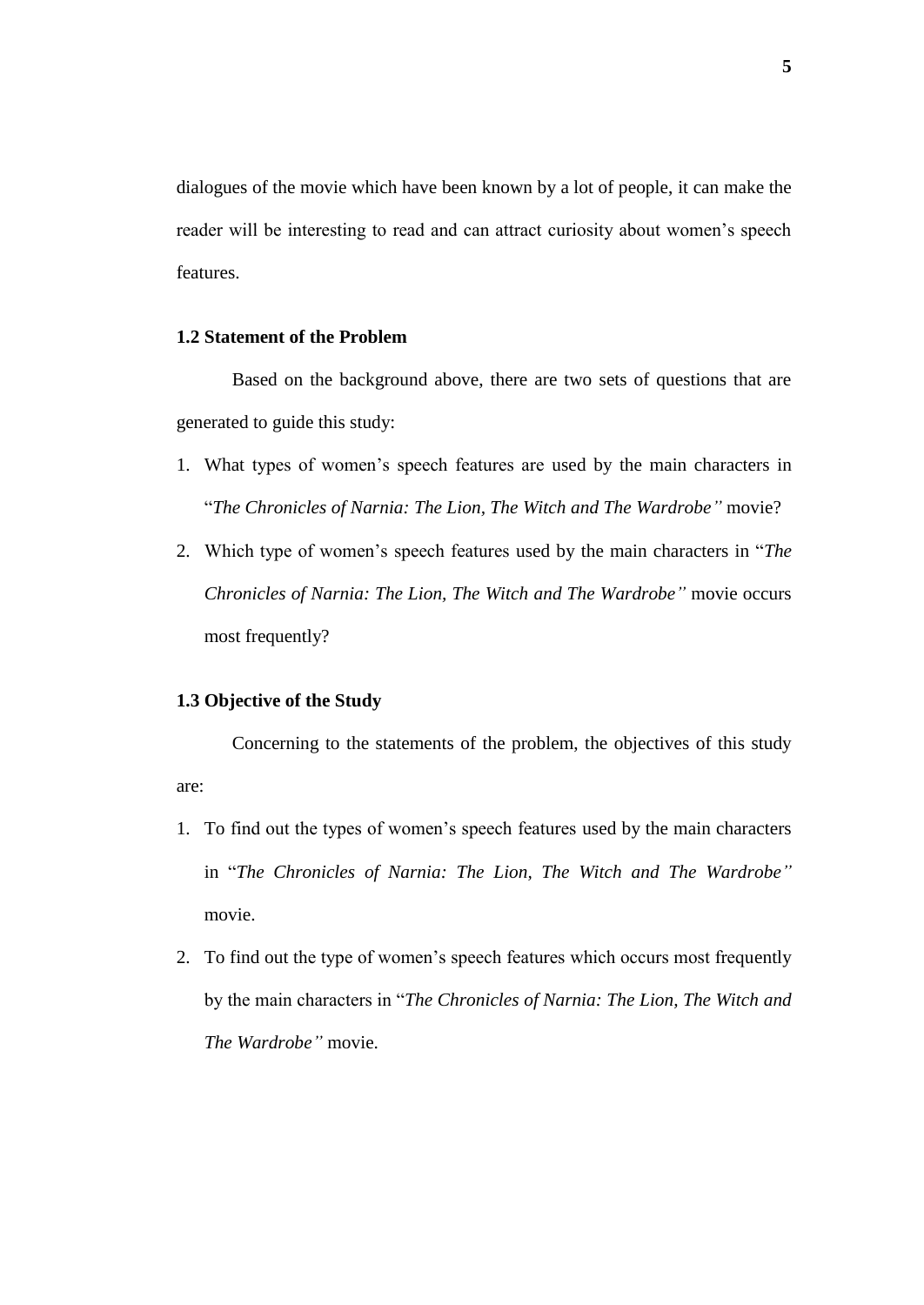#### **1.4 Significance of the Study**

The first significance of this study is hopefully can encourage the reader to know about sociolinguistic especially studies about women"s language and women"s speech features by watching the movie. The second significance is expected to give more useful information for ordinary researcher who is interested in studying and analyzing the phenomena of language in society, or language and gender in particular. The last significance of this research hopefully can help the readers especially for the English Department Students in *UIN Sunan Ampel Surabaya* to conduct the research about this movie with another aspect in the different field.

# **1.5 Scope and Limitation**

This research focuses on Sociolinguistics especially on women"s speech features that used by the main characters in "*The Chronicles of Narnia: The Lion, The Witch and The Wardrobe"* as analyzed trough Lakoff"s theory.

The scope of this study is concerned on ten types of women's speech features according to Lakoff. They are lexical hedges fillers, tag question, rising intonation on declaratives, "empty" adjectives, precise colors terms, intensifiers, hypercorrect grammar, superpolite forms, avoidance of strong swear words, and emphatic stress. This study is limited in the use of utterances made by the main characters in the "*The Chronicles of Narnia: The Lion, The Witch and The Wardrobe"* movie.